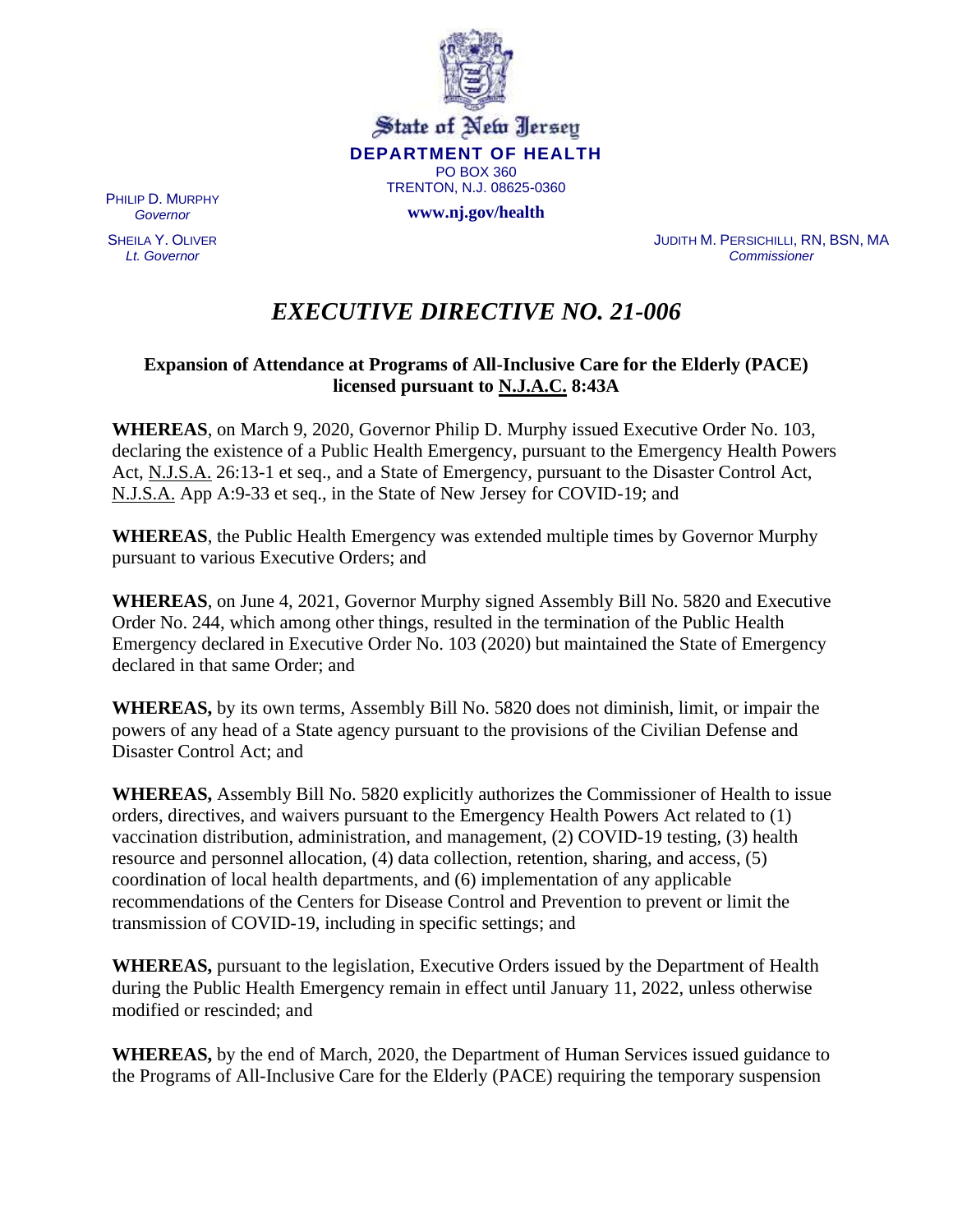of PACE Center attendance by participants except for essential clinic and therapy services that could not be rendered in the participants' homes; and

**WHEREAS,** all attendance at the PACE Center was halted and the PACE organizations have been required to submit attendance logs to the Department of Human Services to track which participants have been at the PACE Center; and

**WHEREAS,** throughout the pandemic PACE has continued to serve all participants through a PACE at-home and virtual model of services. PACE Organizations have been successful in achieving significant COVID-19 vaccination rates among participants and staff while continuing their vaccination programs with health system partners; and

**WHEREAS,** COVID-19 cases have been on the decline and as of May 15, 2021, the statewide COVID-19 Activity Level Index (CALI) score is two (2), meaning moderate or low COVID-19 activity in most of the state: [https://www.nj.gov/health/cd/statistics/covid/;](https://www.nj.gov/health/cd/statistics/covid/) and

**WHEREAS,** hospitalizations and ventilator use have also been on the decline; and

**WHEREAS,** the State of New Jersey has been on a steady curve of easing restrictions during the last few months; and

**WHEREAS,** due to the decrease in COVID-19 transmissions and other key metrics, and because of the ongoing success of the State's vaccination efforts, it is appropriate at this time to reopen PACE Centers.

**NOW, THEREFORE, I, JUDITH PERSICHILLI,** Commissioner of the Department of Health, in consult with the Department of Human Services, hereby order and direct the following:

This directive provides instructions for PACE Centers to enact prior to reopening the utilization of PACE Center programs. The progress made towards the vaccination of PACE participants and staff was considered when developing these instructions.

#### *1. Building Infrastructure*

- 1. To ensure that a PACE Center is prepared to provide clinical services, meals and recreational activities to participants, the following must occur prior to reopening or expanding attendance of a Center:
	- Ensure appropriate flushing of all water systems that may have been turned off or deactivated. [https://www.njlincs.net/PublicHealthAlertMessages/messageviewer.aspx?id=](https://www.njlincs.net/PublicHealthAlertMessages/messageviewer.aspx?id=110400) [110400](https://www.njlincs.net/PublicHealthAlertMessages/messageviewer.aspx?id=110400)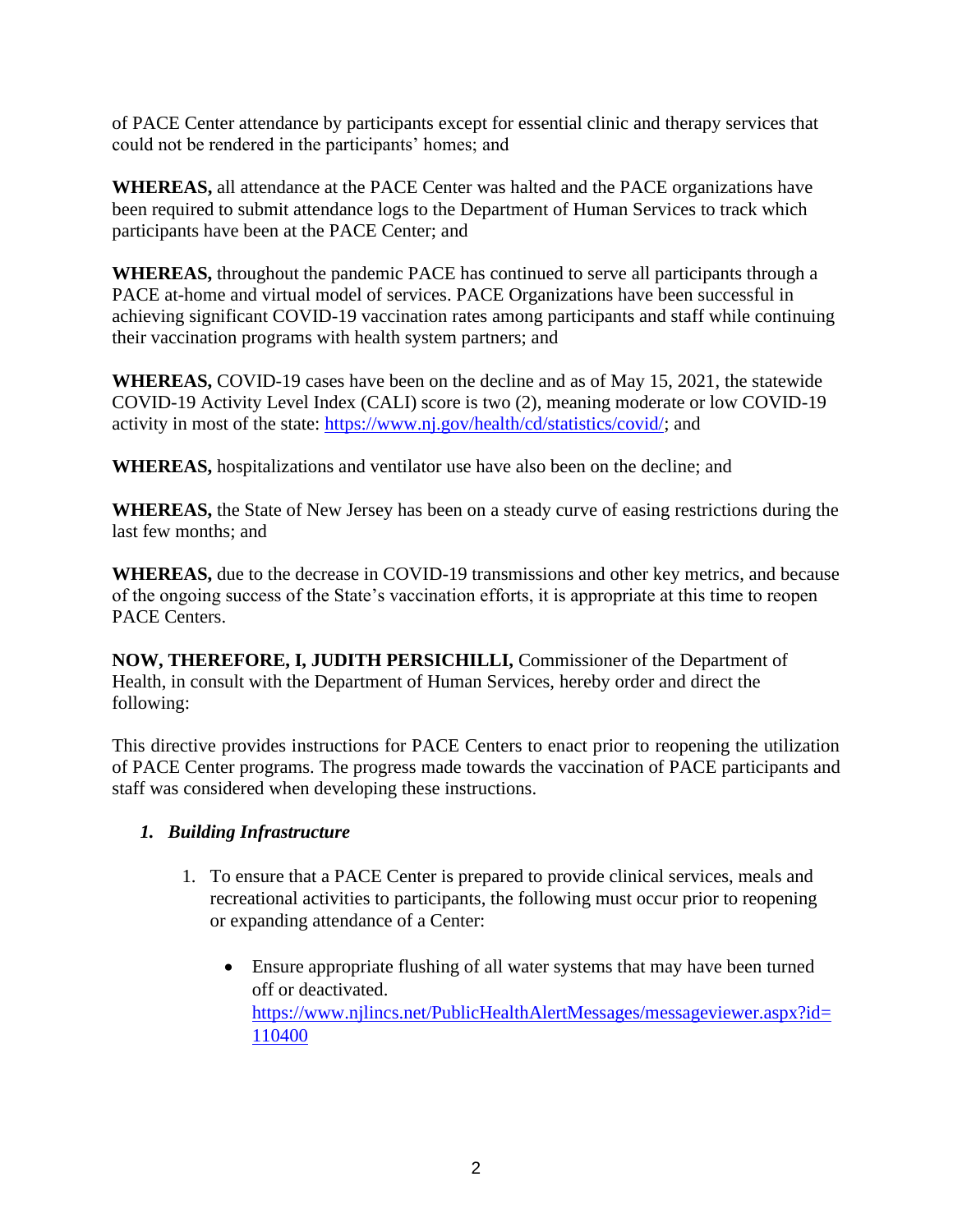- Test and balance the air ventilation system. Ensure ventilation systems operate properly and increase circulation of outdoor air as much as possible both in the facility as well as any vehicles used by the facility.
- Conduct an environment of care and life safety inspection on all systems.
- Perform facility testing and/or required maintenance of all systems and terminally clean the facility.

## *II. Center's Facility Readiness*

- 1. To ensure that a PACE Center is prepared to provide clinical services, meals and recreation to participants, the following must occur prior to expanding attendance at the Center:
	- Schedule, complete and monitor through maintenance of logs PACE Center cleaning and disinfection process in accordance with Center for Disease Control and Prevention (CDC), Centers for Medicare and Medicaid (CMS) and New Jersey Department of Health (NJDOH) requirements and develop a plan for ongoing center cleaning and disinfection.
	- Provide evidence-based cleaning and disinfection education to PACE staff/vendors. Education must be timely in relation to the re-opening or expansion of participant attendance and must address the cleaning and disinfection of high-touch surfaces, clinic exam rooms and all equipment utilized in the delivery of participant care and staff safety. In addition, the education must meet CDC: [https://www.cdc.gov/hicpac/recommendations/core-practices.html,](https://www.cdc.gov/hicpac/recommendations/core-practices.html) CMS: <https://www.cms.gov/files/document/covid-19-pace-memo-3-17-20.pdf> and [https://www.cms.gov/files/document/covid-pace-faqs.pdf,](https://www.cms.gov/files/document/covid-pace-faqs.pdf) and NJDOH infection prevention and control requirements: [https://www.state.nj.us/health/cd/topics/covid2019\\_healthcare.shtml.](https://www.state.nj.us/health/cd/topics/covid2019_healthcare.shtml)
	- Ensure hand hygiene resources, (e.g., soap, paper towels and sanitizer dispensers) are maintained and available in working order, and wherever possible use touch-free dispensing.
	- Ensure that participant manipulatives and activity supplies are thoroughly cleaned and disinfected based on CDC, CMS, and NJDOH infection prevention and control guidance.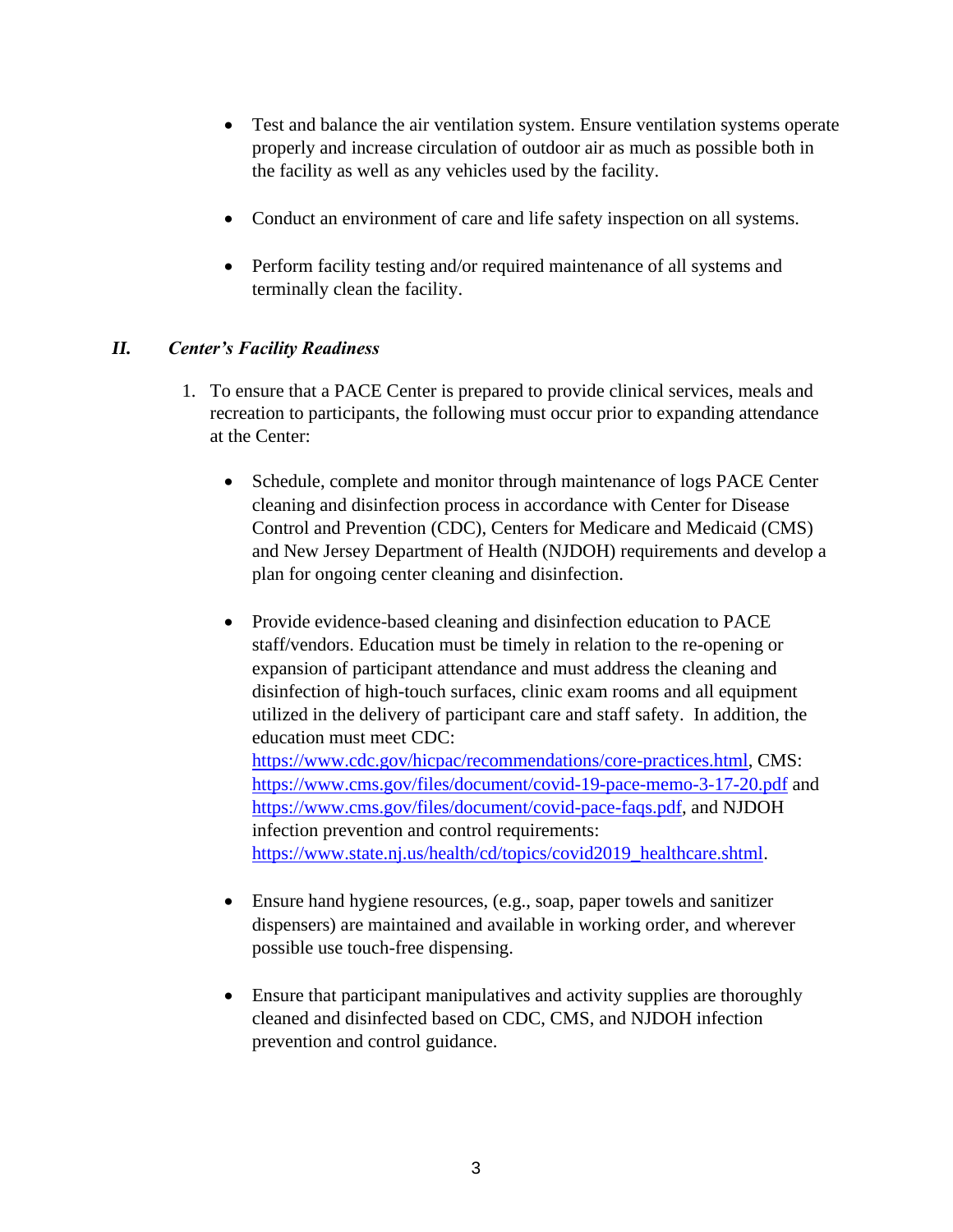- Establish and maintain a process for PACE center staff to clean their personal workspaces based on CDC, CMS, and NJDOH infection prevention and control guidance.
- Establish a plan for safe meal preparation including delivery and service that includes physical distancing in accordance with CDC, CMS and NJDOH guidance.
- Include physical distancing and other infection prevention and control requirements to determine center capacity.
- Furnish and appoint all communal areas to ensure maintenance of required physical distancing (6-feet). Remove excess furniture if possible; if not possible, isolate or block excess furniture from utilization.

# *III. PACE Facility Entry Points*

- 1. The following elements pertaining to facility entry and exit points must be addressed and implemented prior to expanding attendance or reopening to ensure the safety of PACE participants and staff:
	- Identify a drop-off area for participants and staff. Areas should be marked with visible, appropriate signage, especially if participants and staff utilize separate entrances.
	- Screening for all participants, staff, and vendors regardless of vaccination status must always occur upon entry. Entry logs must be maintained to reflect daily entry screening. Appropriate source control (a well-fitting form cloth mask, face mask or respirator) in accordance with FDA and NIOSH here: [https://www.fda.gov/medical-devices/letters-health-care-providers/update-fda](https://www.fda.gov/medical-devices/letters-health-care-providers/update-fda-recommends-transition-use-non-niosh-approved-and-decontaminated-disposable-respirators?utm_medium=email&utm_source=govdelivery)[recommends-transition-use-non-niosh-approved-and-decontaminated](https://www.fda.gov/medical-devices/letters-health-care-providers/update-fda-recommends-transition-use-non-niosh-approved-and-decontaminated-disposable-respirators?utm_medium=email&utm_source=govdelivery)[disposable-respirators?utm\\_medium=email&utm\\_source=govdelivery](https://www.fda.gov/medical-devices/letters-health-care-providers/update-fda-recommends-transition-use-non-niosh-approved-and-decontaminated-disposable-respirators?utm_medium=email&utm_source=govdelivery) or higher must be provided to and utilized as tolerated by all persons conducting screening procedures. Persons conducting screening procedures will distribute surgical masks to all PACE participants and staff/vendors daily in accordance with CDC and NJDOH requirements. Face shields must be provided to any participant unable to tolerate wearing a surgical mask due to medical and/or cognitive reasons: [https://www.cdc.gov/coronavirus/2019](https://www.cdc.gov/coronavirus/2019-ncov/prevent-getting-sick/cloth-face-cover-guidance.html#anchor_1604967124156) [ncov/prevent-getting-sick/cloth-face-cover](https://www.cdc.gov/coronavirus/2019-ncov/prevent-getting-sick/cloth-face-cover-guidance.html#anchor_1604967124156)[guidance.html#anchor\\_1604967124156.](https://www.cdc.gov/coronavirus/2019-ncov/prevent-getting-sick/cloth-face-cover-guidance.html#anchor_1604967124156)
	- Participant and staff screening at the beginning and end of each shift/program day must include: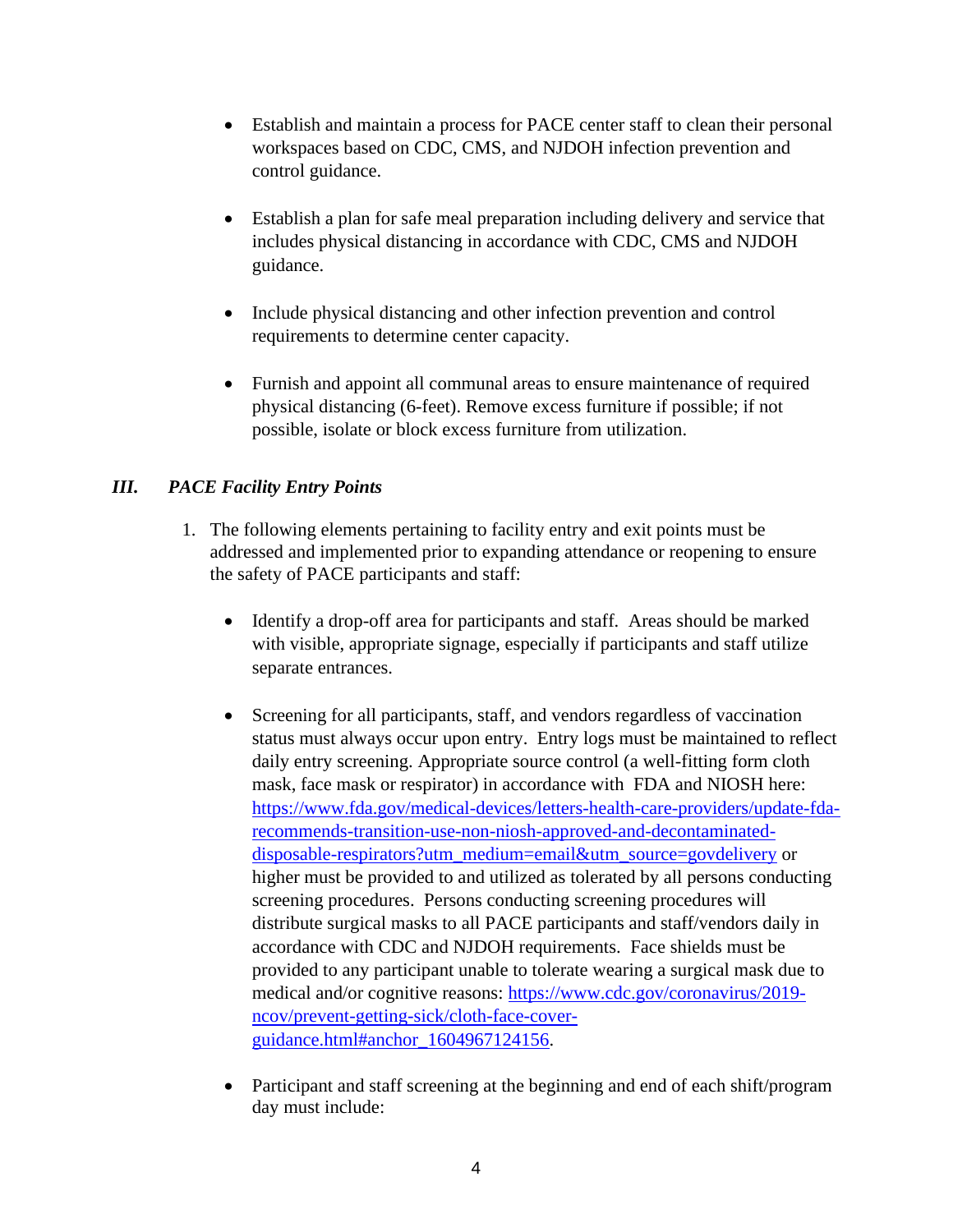- a. If not already completed, determination and documentation of whether the participant or staff member has had all the required doses of COVID-19 vaccine, and if not, if the participant or staff member is interested in obtaining the vaccine.
- b. If the participant or staff member is interested in receiving COVID-19 vaccination, the PACE organization will assist the participant or staff member with making an appointment to receive the vaccine, as needed.
	- 1) "Fully vaccinated" refers to a person who is more than or at 2 weeks following receipt of the second dose in a 2-dose series, or more than or at 2 weeks following receipt of 1-dose of a single-dose vaccine, per the CDC's Public health Recommendations for Vaccinated Persons: [https://www.cdc.gov/vaccines/covid-19/info-by-product/clinical](https://www.cdc.gov/vaccines/covid-19/info-by-product/clinical-considerations.html)[considerations.html.](https://www.cdc.gov/vaccines/covid-19/info-by-product/clinical-considerations.html)
- c. Temperature checks including subjective and/or objective fever equal to or greater than 100.4 F or as further restricted by facility. Wherever possible, use thermal no-touch thermometers to limit contact and need for Personal Protective Equipment (PPE).
- d. Completion of a questionnaire about symptoms and potential exposure which shall include at a minimum:
	- 1) Whether they have signs and symptoms of COVID-19.
	- 2) Whether in the last 14 days, the person has had prolonged close contact (within 6-feet of an infected person for a cumulative total of 15 minutes or more over a 24-hour period) with someone with SARS-CoV-2 infection or have otherwise met criteria for quarantine.
	- 3) Whether the person has been diagnosed with COVID-19 and does not meet the criteria for the discontinuation of isolation per guidance issued by NJDOH and CDC.
	- 4) Entry should not be allowed for anyone answering yes to any of the questions above or if they have any symptoms.
- e. Whether the person requires quarantine due to the current travel guidance from the CDC [\(https://www.cdc.gov/coronavirus/2019](https://www.cdc.gov/coronavirus/2019-ncov/travelers/index.html) [ncov/travelers/index.html\)](https://www.cdc.gov/coronavirus/2019-ncov/travelers/index.html)
- Observe anyone entering the Center for any signs or symptoms of COVID-19, including, but not limited to chills, cough, shortness of breath or difficulty breathing, sore throat, fatigue, muscle or body aches, headache,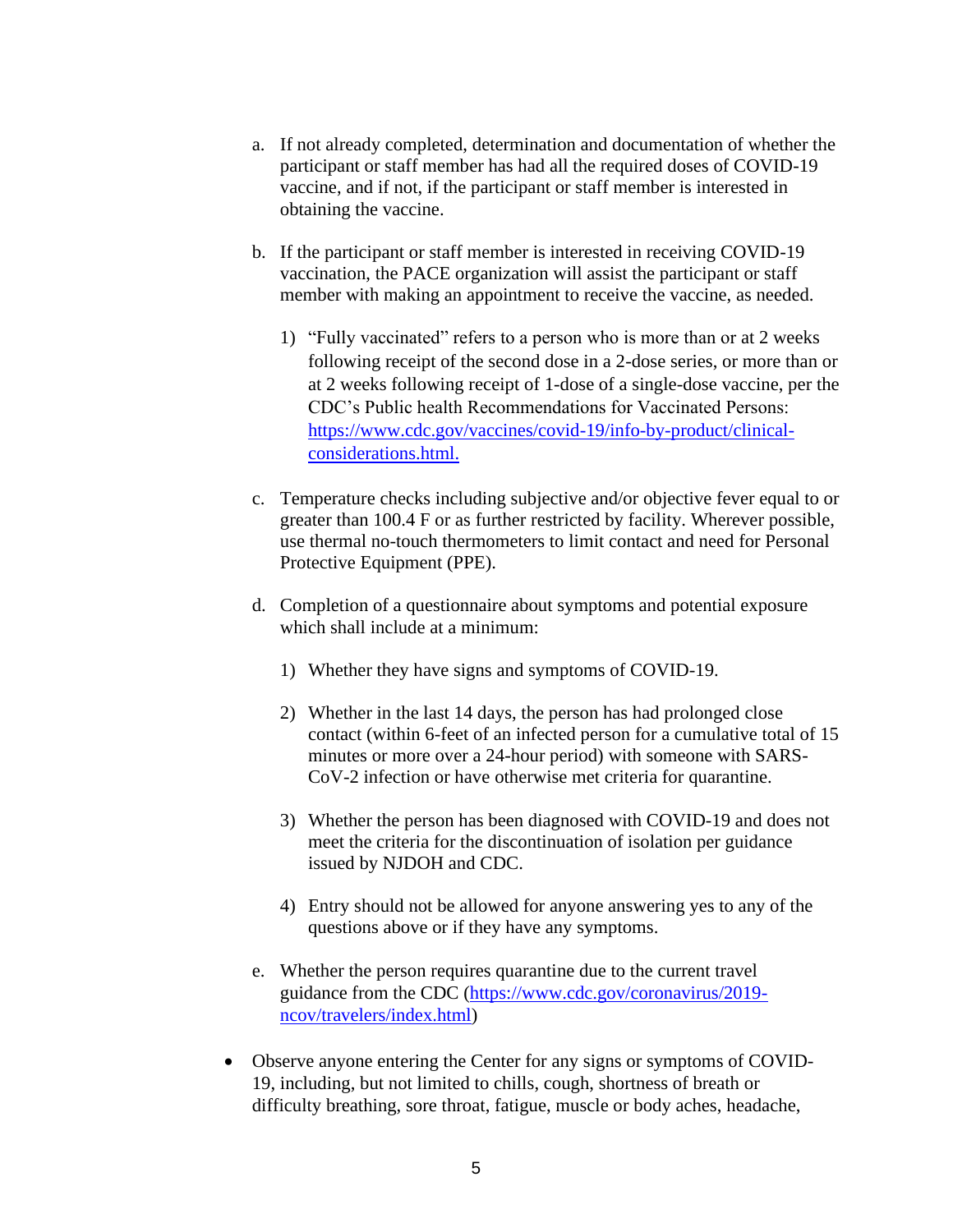new loss of taste or smell, congestion or runny nose, nausea or vomiting, or diarrhea.

- Incorporate physical distancing signage at entry points.
- Limit use of conference rooms to the number of people who can be accommodated while adhering to physical distancing space of at least 6-feet between people.

## *IV. Participants or Staff members who develop symptoms or test Positive for COVID-19 while at the facility*

- If a participant or staff member tests positive or develops symptoms of COVID-19 while at the facility (e.g., fever of 100.4 F or higher, cough, shortness of breath), immediately separate the person from the well individuals until the ill person can leave the facility. If the participant has symptoms of COVID-19 (e.g., fever, cough, shortness of breath), the waiting staff with the participant should maintain physical distancing, as appropriate, and have on all appropriate PPE.
- If symptoms persist or worsen, they should call a health care provider for further guidance. Advise the employee or participant's caregiver to inform the facility immediately if the person is diagnosed with COVID-19.
- Plan to have an isolation room or area (preferably with access to a dedicated restroom) that can be used to isolate a sick participant. Ensure that isolated participants are wearing well-fitting source control, are at a distance of 6-feet or greater from others and remain under supervision. Staff members who test positive for COVID-19 should leave the facility immediately.
- Prepare a list of all individuals who have been in close contact with sick participant(s) or staff member(s).
- Notify an emergency contact regarding the sick person's symptoms and arrange safe and accessible transportation home. Arrange emergency transport to a healthcare facility for participants or staff with severe symptoms.
- Close off areas used by a sick person or a person who tests positive and do not use these areas until after cleaning and disinfecting them; this includes surfaces or shared objects in the area, if applicable. Wait as long as possible (at least several hours) before cleaning and disinfecting. Clean and disinfect all areas used by the infected person, such as offices, bathrooms, and common areas. All rooms and equipment used by the infected person, and persons potentially exposed to that person, should be cleaned and disinfected in accordance with CDC guidance noted above.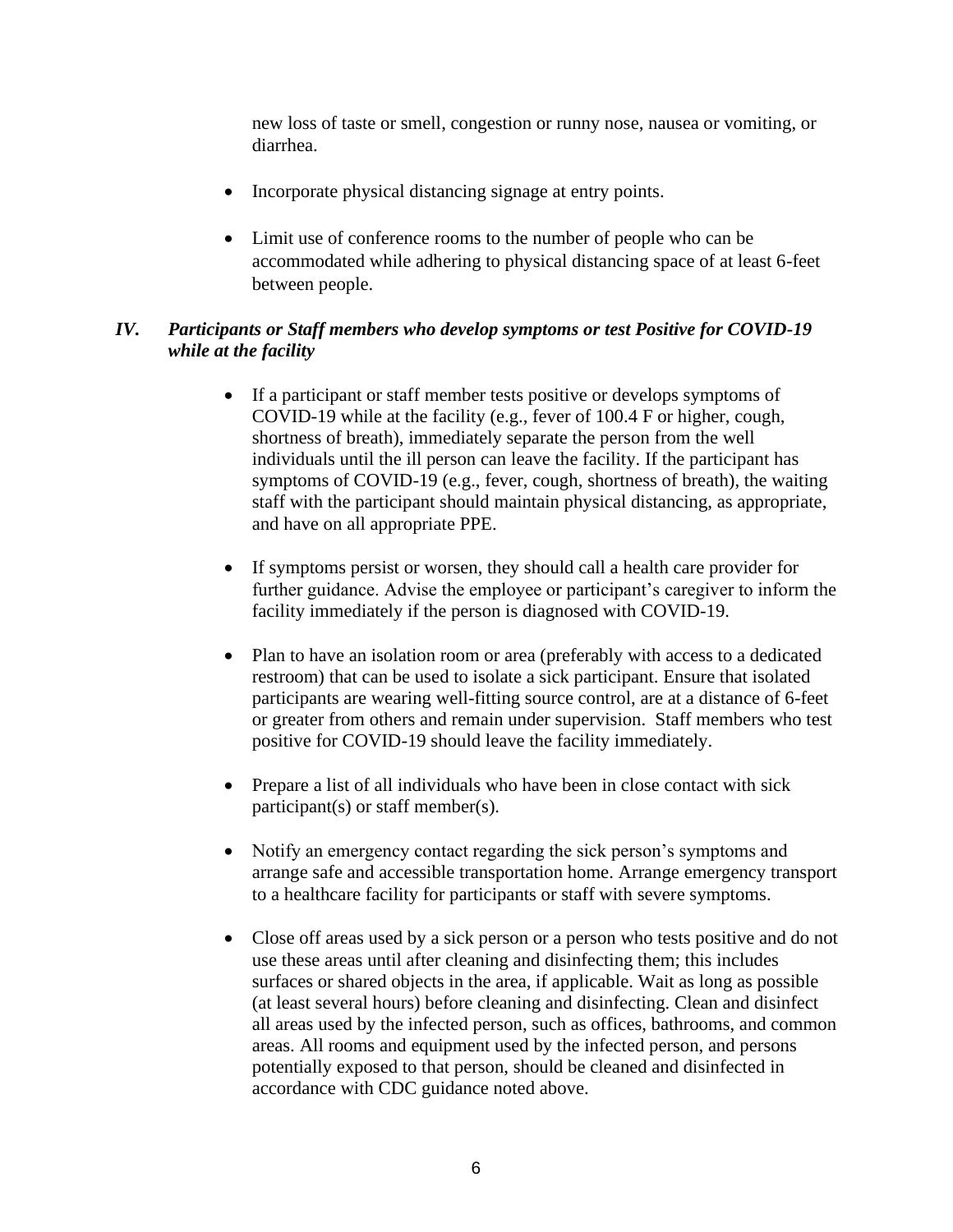• Open outside doors and windows to increase air circulation, increase ventilation and wear well-fitting source control (in addition to other protection needed for safe use of cleaning and disinfection products) while cleaning and disinfecting.

## *V. Staffing Plan*

- 1. To ensure and maintain the safety of PACE participants and staff, the following must be completed with respect to staffing the PACE Center before expanding attendance:
	- Plan for sufficient staff needed to address the participants' needs in addition to the required screening procedures.
	- Follow return-to-work protocols for staff in compliance with CDC, CMS and NJDOH requirements. Refer to the NJDOH Guidance for COVID-19 Diagnosed and/or Exposed Healthcare Personnel at: [https://www.nj.gov/health/cd/documents/topics/NCOV/Guidance\\_for\\_COVID](https://www.nj.gov/health/cd/documents/topics/NCOV/Guidance_for_COVID19_Diagnosed_andor_Exposed_HCP.pdf) [19\\_Diagnosed\\_andor\\_Exposed\\_HCP.pdf.](https://www.nj.gov/health/cd/documents/topics/NCOV/Guidance_for_COVID19_Diagnosed_andor_Exposed_HCP.pdf)
	- Staff must wear, at minimum, well-fitting source control at all times. Use of other PPE is required in accordance with CMS, CDC and NJDOH mandates.
	- Review the Occupational and Health Safety Agency (OSHA) guidance on preparing workplaces for COVID-19: [\(https://www.osha.gov/sites/default/files/publications/OSHA3990.pdf\)](https://www.osha.gov/sites/default/files/publications/OSHA3990.pdf), including steps employers can take to reduce worker's risk of exposure.
	- Conduct competency-based training for all staff on how to don and doff PPE, hand hygiene, and basic infection prevention and control principles upon reopening, return from furlough (when applicable), and on a regular schedule as determined by PACE organization policy. A process to provide just-in-time training when breaches in donning/doffing PPE, hand hygiene and basic infection prevention and control principles occur, must be established and operationalized as needed.

#### *VI. Interdisciplinary Team & PACE Participant Needs*

1. To prepare for expanding Center attendance, the PACE interdisciplinary team must: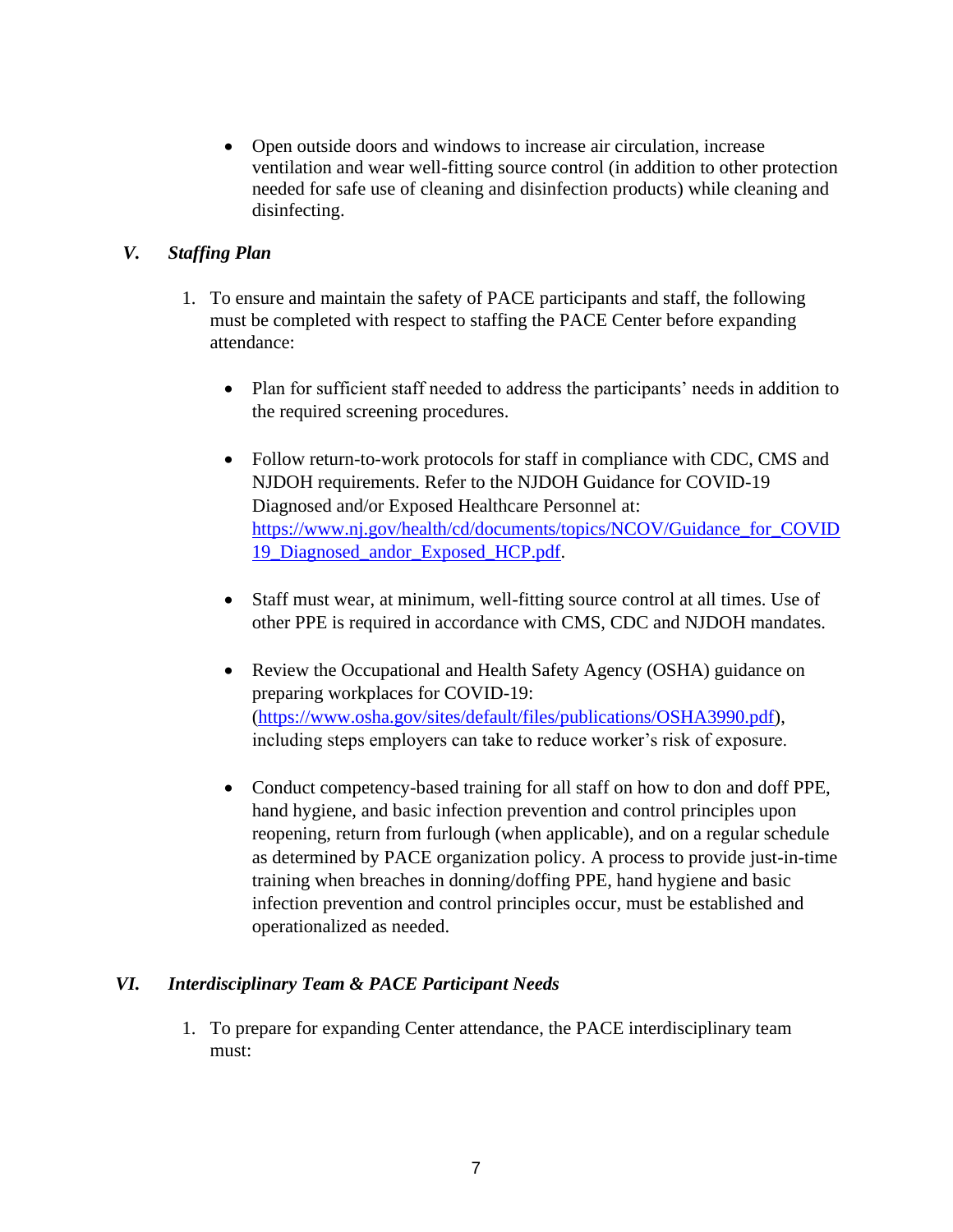- Prioritize participant attendance based upon a risk assessment of participant needs and PACE Center capacity.
- Review and revise participant care plans based on updated needs and revised attendance at the PACE Center.
- Continue to provide routine check-in calls to participants based on the risk assessment to determine the frequency of calls needed by the participants.
- Continue to provide alternative recreation therapy through virtual methods to ensure ongoing engagement of center participants who are at home.
- Schedule required face-to-face assessments either at the Center or in the participant's home.
- Make every effort to address participant and caregiver requests for Center attendance and propose alternative resolutions when the initial request cannot be fulfilled due to prioritization of participant needs as limited by Center capacity.

#### *VII. Transportation*

- 1. To ensure the safety of PACE participants and staff during transport, the PACE organization must:
	- Ensure that all individuals in the vehicle wear well-fitting source control and seat passengers at least 6-feet apart whenever possible, per CDC guidance here: [https://www.cdc.gov/coronavirus/2019-ncov/need-extra](https://www.cdc.gov/coronavirus/2019-ncov/need-extra-precautions/adult-day-service-centers.html)[precautions/adult-day-service-centers.html.](https://www.cdc.gov/coronavirus/2019-ncov/need-extra-precautions/adult-day-service-centers.html)
	- When feasible, revise transportation routes and schedules based on new participant schedule of attendance at the PACE Center.
	- Determine the number of vehicles needed to transport participants to and from the PACE Center based on the revised routes, schedules and physical distancing requirements.
	- Determine the number of vehicles needed to transport participants for scheduled medical and other essential appointments outside the PACE Center based on the revised routes, schedules and physical distancing requirements.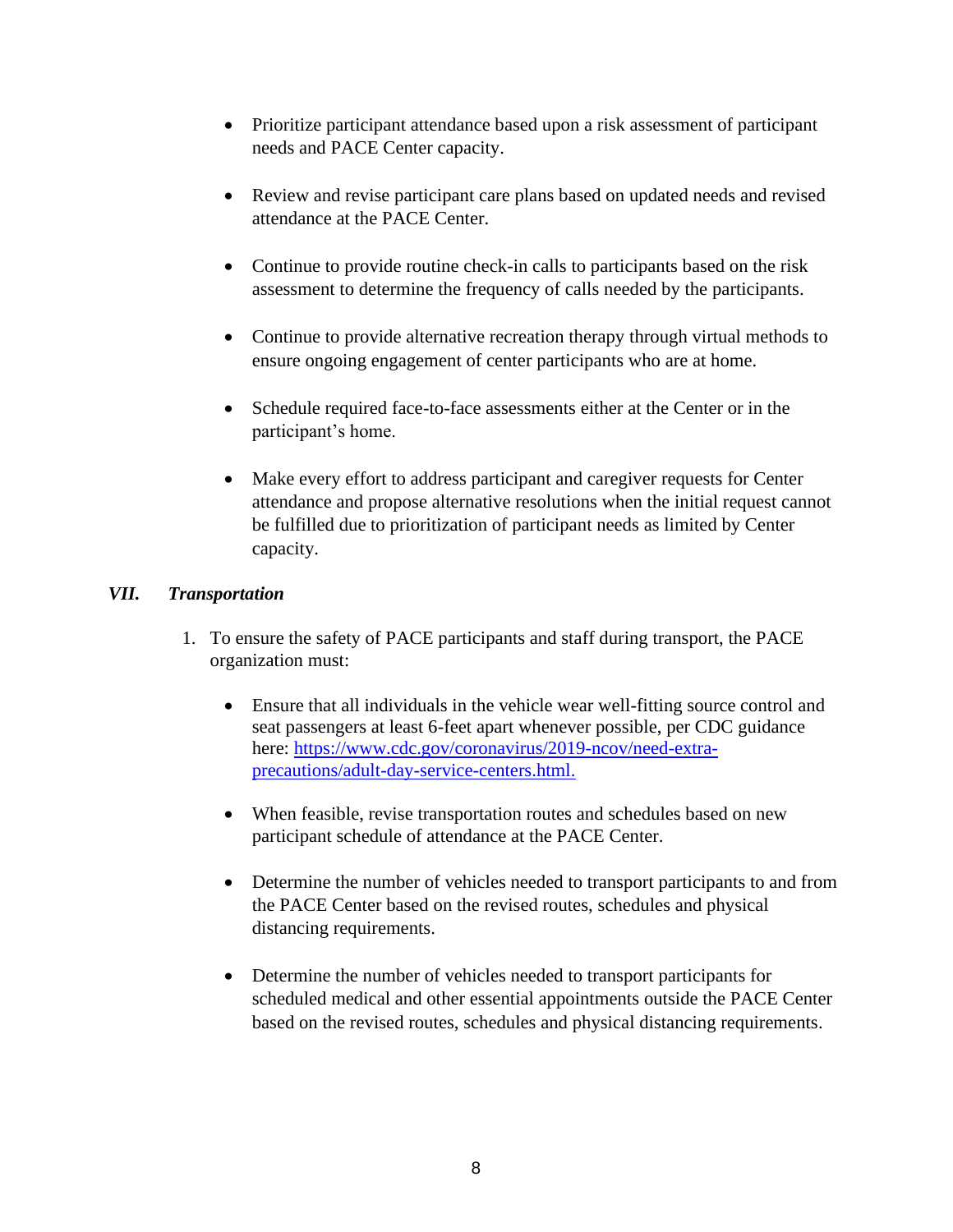- Establish and maintain a vehicle cleaning and disinfecting schedule and plan in accordance with CDC, CMS and NJDOH infection prevention and control guidance.
- Screen participants via telephone for onset of new symptoms before scheduling the pick-up and conduct temperature screen of participants prior to boarding the vehicle. The PACE organization will make every effort to prevent bringing participants with any signs/symptoms of COVID-19 to the PACE Center.
- Require all passengers and drivers to wear at minimum well-fitting surgical masks while in transit.
- Ensure that each vehicle is equipped with cleaning and disinfecting supplies that are stored in a safe manner, readily accessible to only the driver and PACE staff, and used during and between trips in accordance with CDC, CMS and NJDOH guidance.
- Provide evidence-based education on cleaning and disinfection as well as proper use and allocation of PPE to the transportation team. Document completion of training and competency validation. Maintain vehicle cleaning and disinfection logs assigning responsibility for completion, oversight and storage of logs to designated PACE Center staff or transportation staff.
- Post signs in vehicles for donning/doffing of masks, appropriate covering of sneezes and coughs, and proper hand hygiene.

#### *VIII. Testing*

- 1. To prevent the spread of COVID-19 among participants and staff, the PACE organization must:
	- Establish a relationship with a laboratory for the purpose of processing COVID-19 laboratory specimens when required. PACE organizations may use point of care (POC) viral tests for SARS-CoV-2 infection to conduct staff and participant testing.
	- Establish a process to collect laboratory specimens for PACE participants or staff who have symptoms of COVID-19 or who have been exposed to COVID-19 based on contact tracing or other reports of exposure.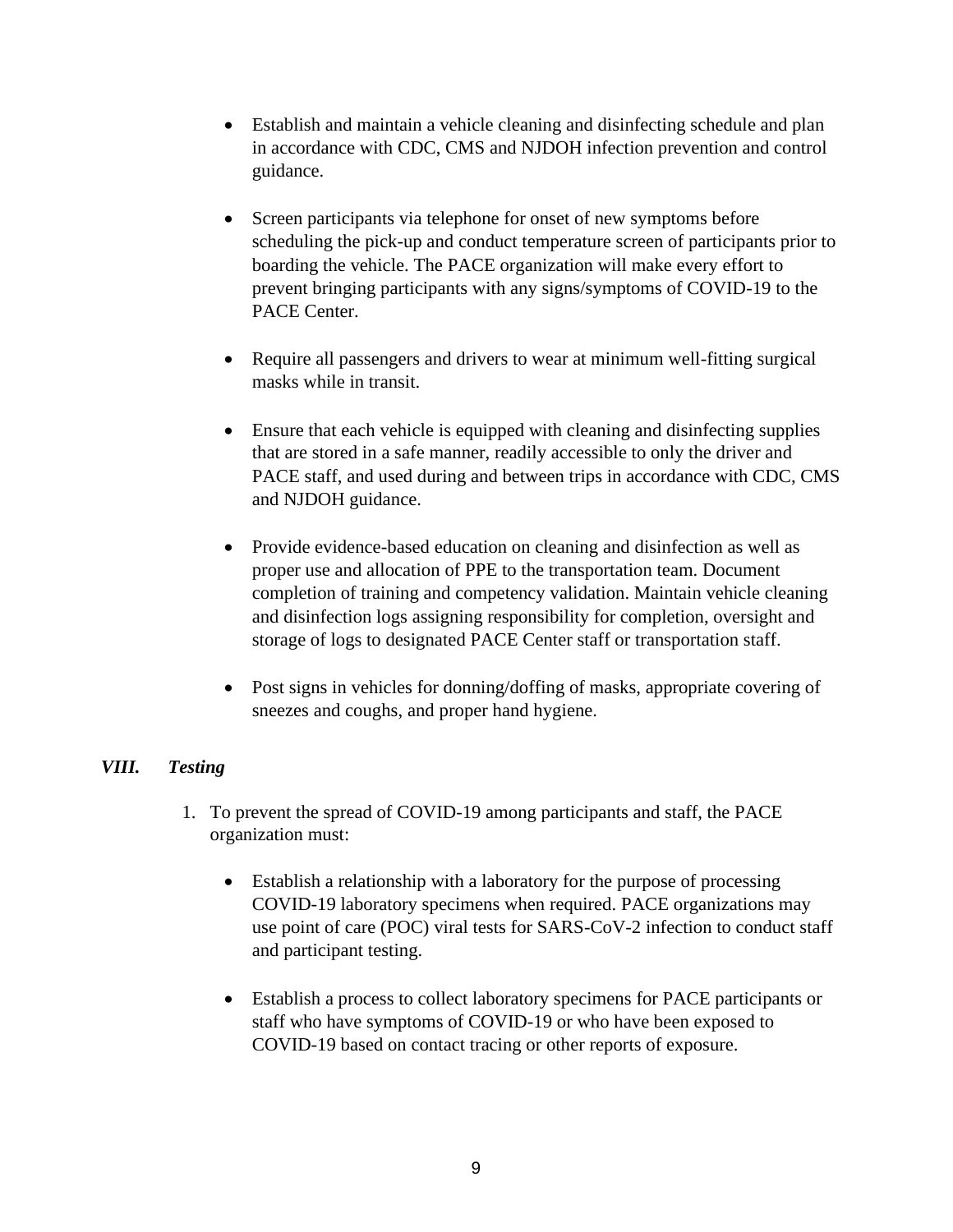- Ensure staff have the resources and training necessary (PPE, testing kits) to collect specimens.
- If viral antigen testing is used, please refer to CDS: [https://www.nj.gov/health/cd/documents/topics/NCOV/COVID-](https://www.nj.gov/health/cd/documents/topics/NCOV/COVID-19_Antigen_Testing_in_LTCF.pdf)19 Antigen Testing in LTCF.pdf and CDC: [https://www.cdc.gov/coronavirus/2019-ncov/hcp/nursing-homes-antigen](https://www.cdc.gov/coronavirus/2019-ncov/hcp/nursing-homes-antigen-testing.html)[testing.html](https://www.cdc.gov/coronavirus/2019-ncov/hcp/nursing-homes-antigen-testing.html) guidance for testing interpretation.
- Only antigen tests that have received an Emergency Use Authorization or approval from the United States Food and Drug Administration (FDA) may be used to fulfill the requirements of this directive.
- All PACE organizations that perform COVID-19 point of care tests (such as antigen tests) must possess a federal Clinical Laboratory Improvement Amendment (CLIA) Certificate. Additional information and application instructions for a CLIA Certificate can be found at [https://www.nj.gov/health/phel/clinical-lab-imp-services/federal\\_clia.shtml.](https://www.nj.gov/health/phel/clinical-lab-imp-services/federal_clia.shtml)
- Facilities that become aware of a COVID-19 positive case in their facility shall contact their [l](http://www.localhealth.nj.gov/)ocal health department: <https://www.state.nj.us/health/lh/community/> for guidance. Health officials will provide direction on whether a facility should cease operations following the identification of a positive case in the facility. The duration may be dependent on staffing levels, outbreak levels in the community and severity of illness in the infected individual.
- Facilities should also notify staff, participants and their caregivers, and others in the facility of cases of COVID-19 in their facility while maintaining confidentiality in accordance with the Americans with Disabilities Act (ADA).
- Notify anyone who had close contact (less than 6-feet for a cumulative total of 15 minutes or more over a period of 24 hours, or direct physical contact) within the facility or in the Center's vehicles with a person diagnosed with COVID-19.

# *IX. PPE*

- 1. To ensure the safety of PACE participants and staff, the PACE organization must:
	- Maintain adequate supplies of PPE for daily use, including but not limited to gloves, gowns, N95 respirators or higher, surgical masks and eye protection (e.g., goggles, face shields). The supply should be based upon a par level established by the PACE organization that is commensurate with the population of participants enrolled and services provided.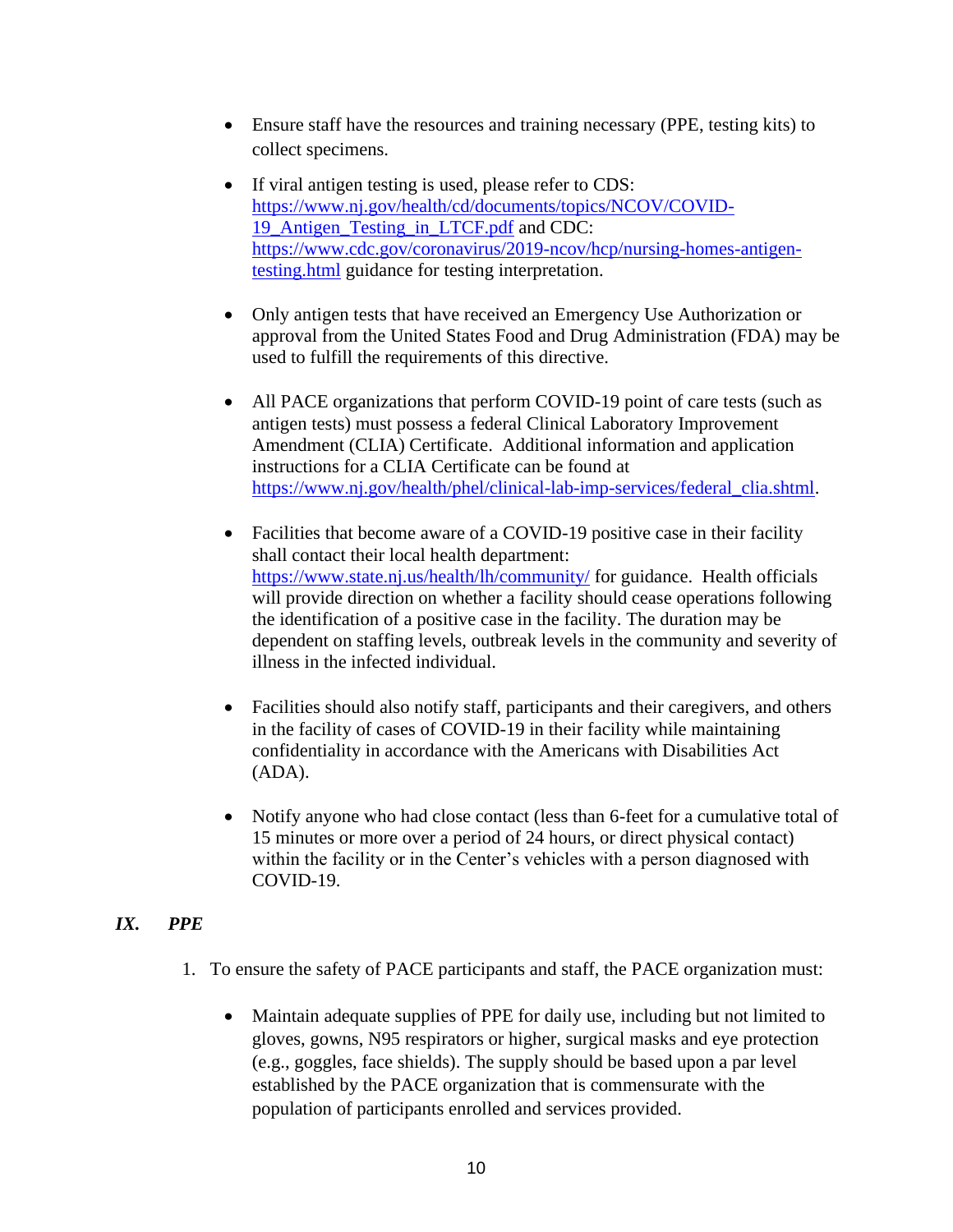- Establish a 30-day emergency PPE stockpile that includes gloves, gowns, N95 respirators or higher, surgical masks and eye protection based on the PACE organization's "burn rate" during the COVID-19 peak.
- Assign PPE oversight responsibility to the PACE Clinical Director and one alternate member of the PACE leadership team.
- Conduct competency-based training for donning/doffing PPE and document the results in the human resources file of each PACE team member as appropriate to role.

## *X. Primary Care Clinic*

- 1. To ensure the safety of PACE participants and staff, the PACE organization must:
	- In the case of a participant with new onset of signs/symptoms of COVID-19 while at the Center, the participant will don well-fitting source control(if possible and not already being worn) and staff will transport the participant immediately to the Clinic and provide care using full COVID-19 PPE (transmission based precautions).
	- Implement a scheduling plan for clinic appointments so that waiting time is minimized and little to no overlap of appointments occurs.
	- Post signage concerning infection prevention and control measures including well-fitting source control, respiratory etiquette, hand hygiene, and proper PPE donning/doffing.
	- Clean and disinfect examination rooms in between participant use (e.g., high touch areas, shared equipment). Maintain a cleaning and disinfection plan for examination rooms in accordance with CDC, CMS and NJDOH infection prevention and control requirements. Assign responsibility for executing and oversight of the process/procedure.

# *XI. Rehabilitation/Therapy*

- 1. To ensure the safety of PACE participants and staff, the PACE organization must:
	- Establish the maximum capacity of the rehabilitation gym in accordance with physical distancing requirements.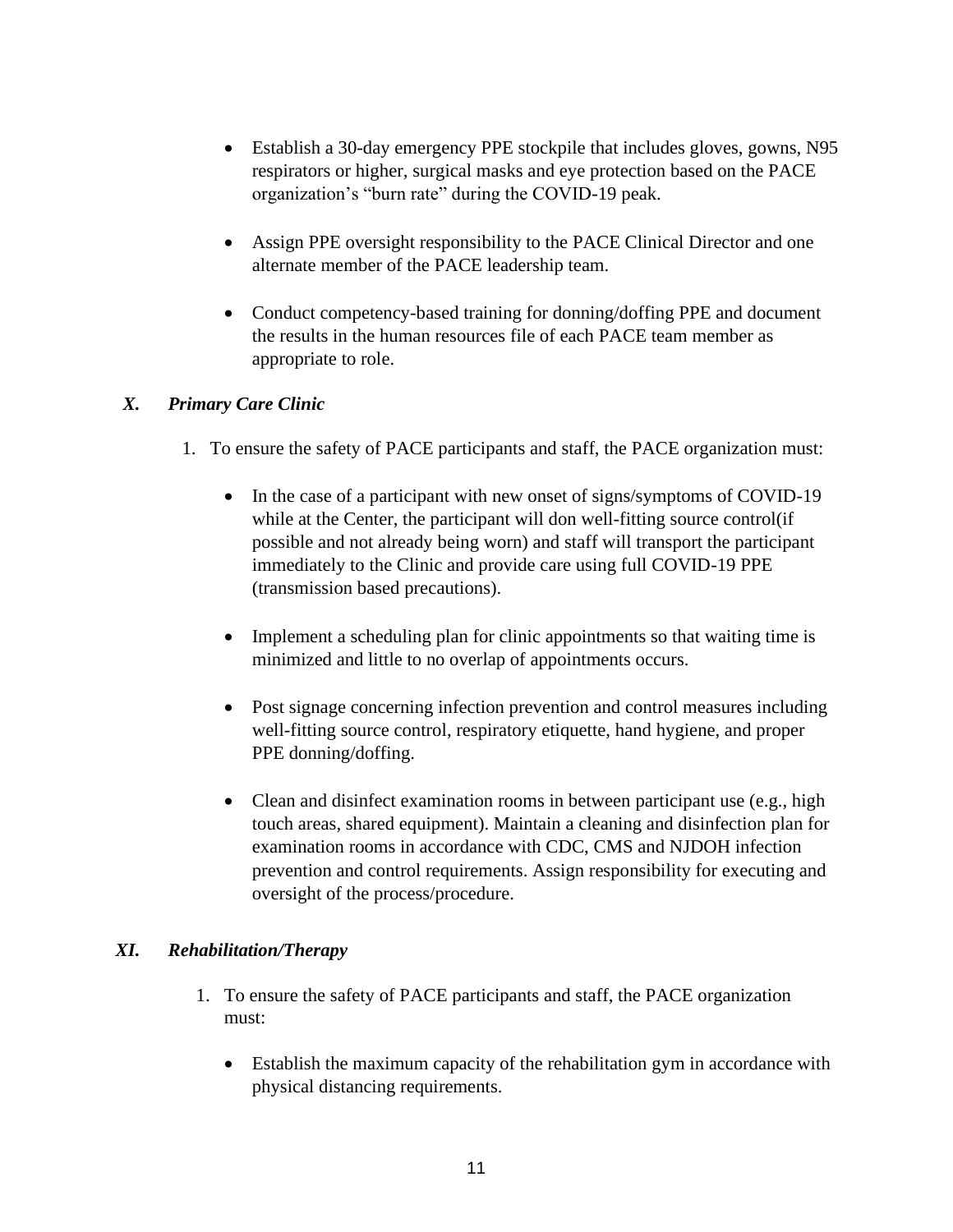- Post clearly visible signage which addresses infection prevention and control measures including well-fitting source control, respiratory etiquette, hand hygiene, proper PPE donning/doffing.
- Clean and disinfect therapy areas and shared equipment in between client use. Maintain cleaning and disinfection protocols for all rehabilitation and medical equipment and assign responsibility for carrying it out and oversight.

#### *XII. Dining and Recreation*

- 1. To ensure the safety of PACE participants and staff, the PACE organizations must:
	- Remove all shared condiments or utensils in dining areas.
	- Clean and disinfect recreation and dining equipment and supplies between sessions or activities utilizing the manufacturers' recommended contact times and in accordance with CDC, CMS and/or NJDOH infection prevention and control guidance. Implementation of an assignment process which delineates responsibility and oversight for cleaning and disinfection processes must be established.
	- Establish participant group sizes to allow for physical distancing during activities. Whenever possible, groups shall include the same participants each day no matter the activity or location (i.e. within the facility or in the community) and the same staff shall be assigned to care for each group, each day, to the extent possible.
	- To assist with potential contact tracing efforts, each day a record shall be maintained that documents which participants were in a group and the staff who worked with them.
	- **Fully Vaccinated participants**: May participate in communal dining without use of source control or physical distancing if all participants and staff in the area are considered fully vaccinated.
	- **Unvaccinated participants**: In conditions where unvaccinated participants and staff are present in a communal dining area (e.g., dining room) **all** participants **MUST** use source control when not eating and unvaccinated participants should continue to remain at least 6-feet from others who are in the designated communal dining area.
	- Participants and staff with **SARS-CoV-2 infection or in isolation** because of suspected COVID-19, regardless of vaccination status, should **NOT**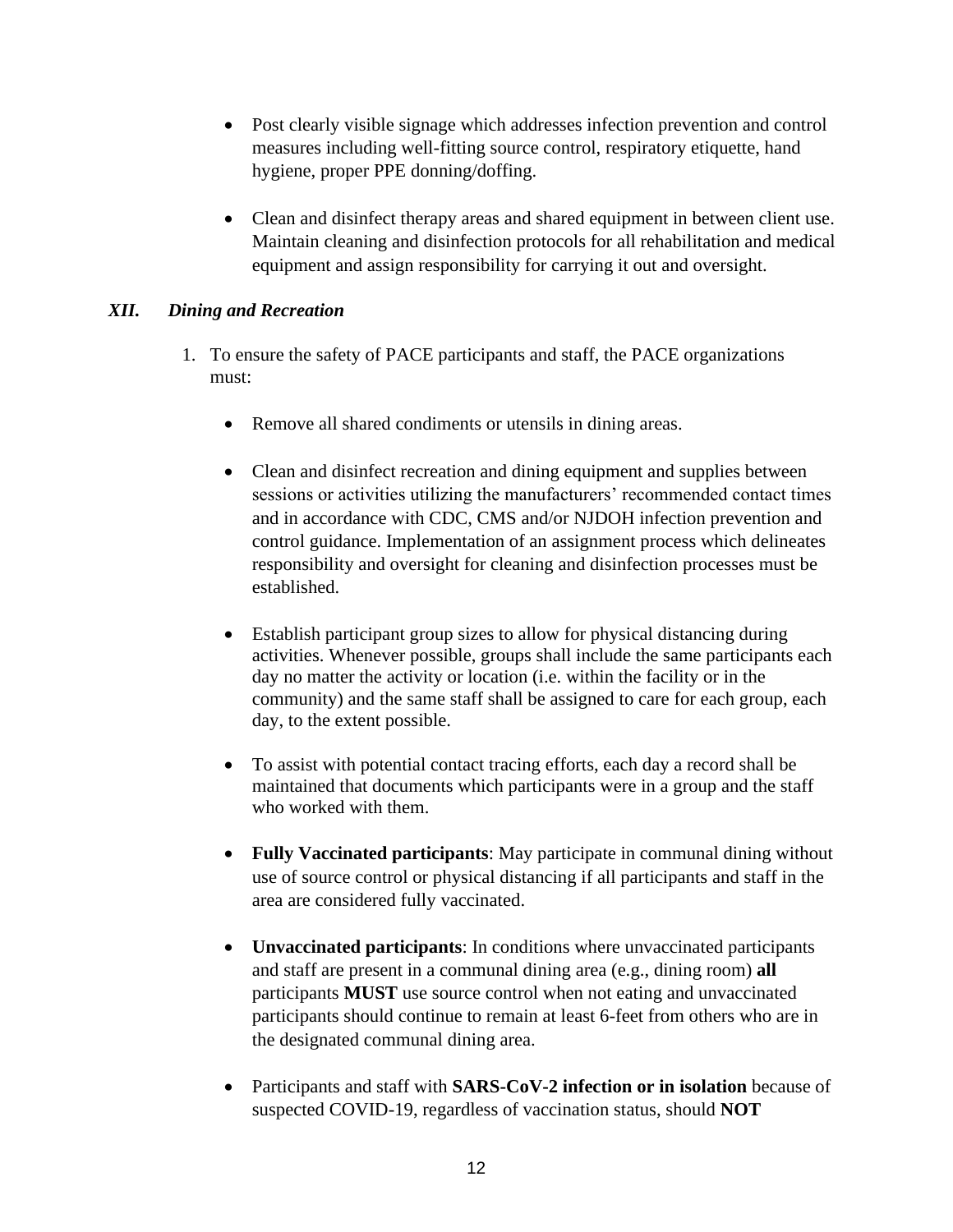participate in on-site center programs or any communal activities, communal dining or off-site excursions until they have met the criteria to discontinue Transmission-Based Precautions: [https://www.cdc.gov/coronavirus/2019](https://www.cdc.gov/coronavirus/2019-ncov/hcp/disposition-hospitalized-patients.html) [ncov/hcp/disposition-hospitalized-patients.html.](https://www.cdc.gov/coronavirus/2019-ncov/hcp/disposition-hospitalized-patients.html)

- Participants and staff in **quarantine** due to suspected or confirmed COVID-19 exposure, regardless of vaccination status, should **NOT** participate in on-site center programs or any communal activities, communal dining or off-site excursions until they have met criteria for release from quarantine, per the CDC: [https://www.cdc.gov/coronavirus/2019-ncov/hcp/long-term-care.html.](https://www.cdc.gov/coronavirus/2019-ncov/hcp/long-term-care.html)
- Determine vaccination status of participants following all privacy requirements and in compliance with HIPAA protections, (e.g., do not ask the status in front of other participants or staff). For example, when planning for group activities, communal dining or off-site excursions, facilities might consider having participants sign-up in advance so their vaccination status can be confirmed, and seating assignments which incorporate vaccination status can be created.
- If **ALL** participants and staff present during the group activity **are fully vaccinated**, participants may choose to have close contact with others participating in the activity and/or without wearing source control during the activity.
- Unvaccinated Participants: **If unvaccinated participants or staff are** present during the activity, then **ALL** participants in the group activity **MUST** wear well-fitting source control and unvaccinated residents should physically distance (at least 6-feet) from others participating in the group activity. Staff must continue to wear well-fitting source control at all times whenever inside the facility per CDC: [https://www.cdc.gov/coronavirus/2019](https://www.cdc.gov/coronavirus/2019-ncov/community/adult-day-care-service-centers.html) [ncov/community/adult-day-care-service-centers.html](https://www.cdc.gov/coronavirus/2019-ncov/community/adult-day-care-service-centers.html) and this directive.
- **If vaccination status cannot be determined for all participants and staff, the safest practice is for all participants to follow all recommended infection prevention and control practices including maintaining physical distancing and wearing well-fitting source control. In general, all healthcare personnel, including those who are fully vaccinated, should continue to wear a mask while at work.**